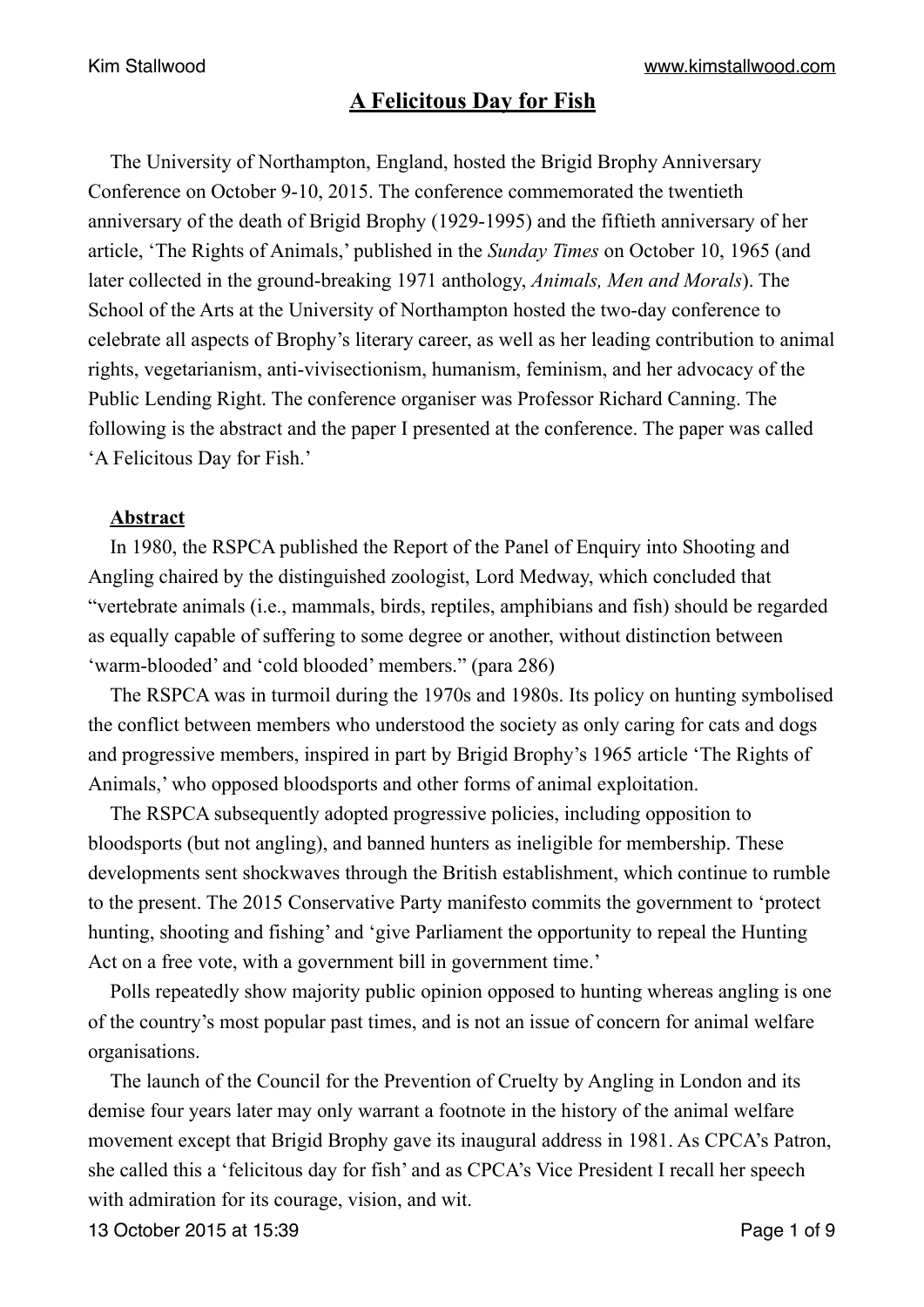Drawing from the CPCA file in my animal rights archive, my presentation will consider the context of the remarks made by Brophy about animal rights, including how she saw cruelty to fish in angling from the perspective of her 'fellow Lefties' demands for social justice' and the 'Right Wing's concerns for the freedom of the individual.'

### **A Felicitous Day for Fish**

I was a student in 1973 and worked the summer in a chicken slaughterhouse. Three years later, I was a vegan campaigning at Compassion In World Farming to end factory farming. I was an evangelising vegan — a *vegelical* — who was in a hurry to change the world. Today, I am still a *vegelical* and my life is still dedicated to changing the world. But four decades of campaigning full-time for animal rights demands a price. I now view the world through the prism of cynicism and melancholy, which is why you can follow me on Twitter as the Grumpy Vegan.

In 1977, Compassion's co-founder, Peter Roberts, took me to the RSPCA's Rights of Animals symposium at Trinity College, Cambridge. This is when I first saw Brigid Brophy. Every speaker I heard at the symposium was for the first time. I went on to work with some of them, in various capacities and on various projects, including the Labour Peer Lord Houghton of Sowerby; the campaigner Clive Hollands; the philosopher Tom Regan; the veterinarian Michael W. Fox; the author Jon Wynne-Tyson; the anti-bloodsports campaigner John Bryant; and the psychologist and campaigner Richard Ryder, whose contribution to animal advocacy is outstanding.

The RSPCA symposium was a two-day crash course in philosophy, applied ethics, religious values, campaign strategy, and political organising. I left Trinity College inspired with ideas and eager to learn more.

Foremost at the symposium was Lord Houghton's exaltation to 'Parliament we must go,' which resonated with me as much then nearly 40 years ago as it still does today. 'This is where laws are made,' he said, 'and where the penalties for disobedience and the measures for enforcement are laid down.' His wise advice for the animal rights movement to go to Parliament and pass laws for animals is sadly still a challenge for some in the animal rights movement to understand. The single greatest challenge confronting animal rights is making the moral and legal status of animals a mainstream political issue, as animal rights is more than just a moral crusade and an optional personal lifestyle choice. This is something that I explore in my book, Growl, which is an animal rights memoir and manifesto.

But what of Brigid Brophy at the RSPCA symposium?

I recall her presence as something rare and unusual. There was the dry humour, the deadpan delivery, and the black nail varnish. Along with other speakers, Brigid Brophy spoke for me as my young self struggled to find ways to articulate in a meaningful way the 13 October 2015 at 15:39 Page 2 of 9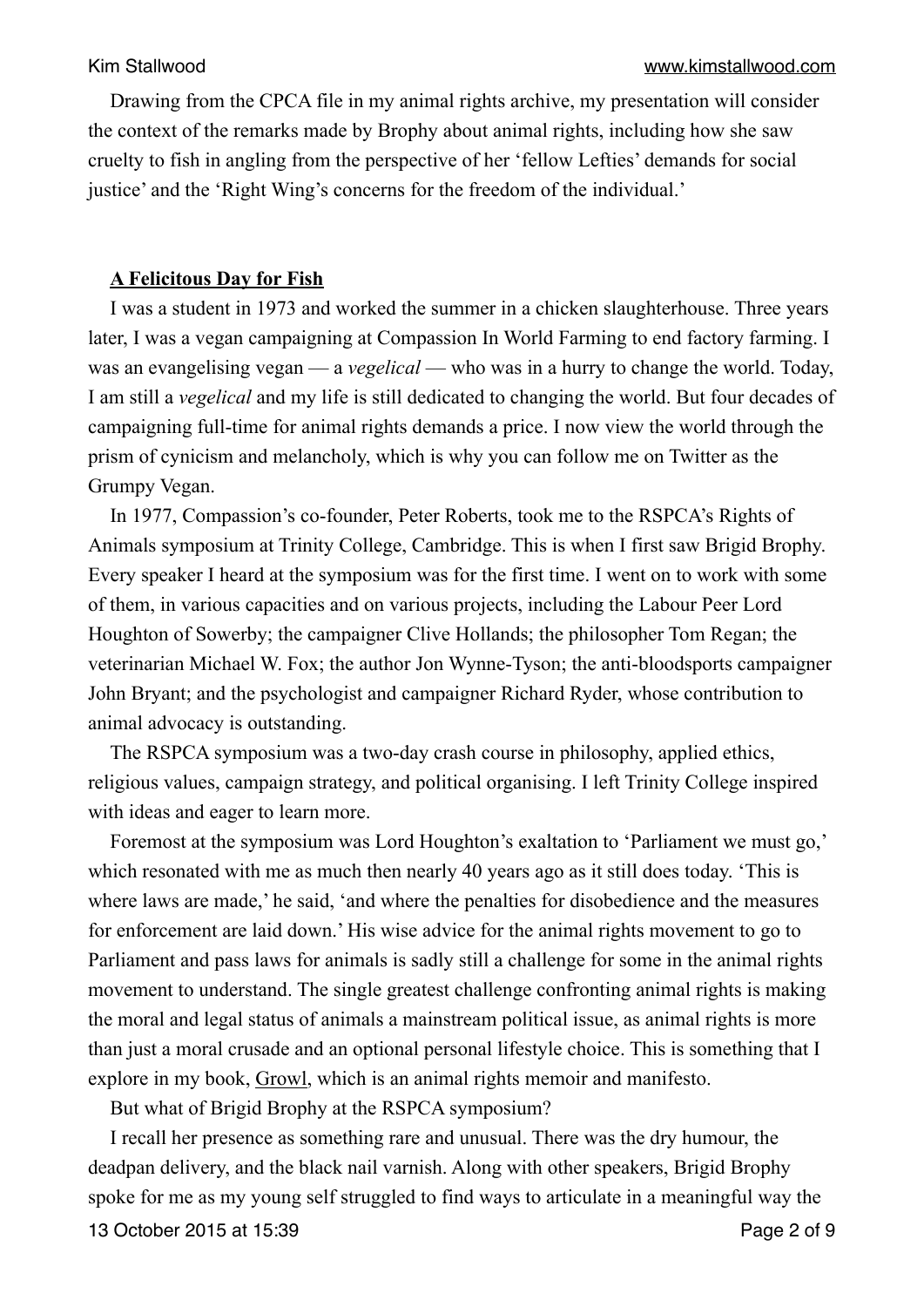passion and compassion I felt about animal cruelty and exploitation. My nascent cynicism and melancholy resonated particularly with Brigid Brophy's mordant humour and unrelenting analysis. I became a fan immediately. I never spoke with her but I must have sat near her at meal times. We few vegans and vegetarians at the RSPCA symposium were relegated to separate tables away from the corpse-eating delegates in Trinity College's dining hall. We few vegans and vegetarians — Peter Roberts, Tom Regan and his wife, Nancy, and presumably Brigid Brophy but the memory is dim here — dined on meagre rations of bland 1970s-style veggie food. The rest of the symposium's attendees ate venison that was once flesh that belonged to deer who once grazed the lawns in the college grounds.

My presentation focusses on the impact that Brigid Brophy made in animal rights, with particular emphasis on when she was the inaugural speaker at a meeting of the Council for the Prevention of Cruelty by Angling on April 11, 1981 at Friends' Meeting Place on the Euston Road in central London. She was its national patron. I was its vice president. I draw from documents in my animal rights archive, including the text of her presentation. I am also most appreciative of Kate Levey, who made possible for me to have photographic access to Brigid Brophy's original manuscript for a speech, 'Is there a need for animal welfare legislation?,' she made at the Universities Federation for Animal Welfare symposium, 'Animals and the Law,' in 1974.

First, I should say something about what it was like at the time of the RSPCA symposium and when the contemporary animal rights movement was forming. In 1977, James Callaghan was the British Labour Prime Minister and 'Never Mind The Bollocks, Here's The Sex Pistols' was in the charts. Jimmy Carter was president of the U.S. and Apple Computer was first incorporated. And, two days before the RSPCA symposium, Elvis Presley died at his home, Graceland, in Memphis, Tennessee.

The Band of Mercy and its successor the Animal Liberation Front, along with the Hunt Saboteurs Association and another group called Animal Activists, laid the foundation to an emerging activist movement for animals in the 1960s and 1970s. Older organisations such as the National Anti-Vivisection Society and the British Union for the Abolition of Vivisection were led by sincere and dedicated people; however, as they aged so did the organisations under their leadership. The RSPCA Reform Group worked to modernise the society and free it from its domination from the 'shires' that included fox hunt supporters on the national council and in its membership. In the 1980s, I was elected on a progressive platform to the RSPCA's national council. But after I spoke out publicly against the society holding shares in companies that experiment on animals, I was expelled by the council's ruling conservative majority not only from the council but also the society. Apparently, I acted inimically to the Society's interests. This ignoble position of being an expelled member of the RSPCA I share along with red-coated wild animal killers. The struggle for the RSPCA and its ideology continues to play itself out today. Conservatives like nothing 13 October 2015 at 15:39 Page 3 of 9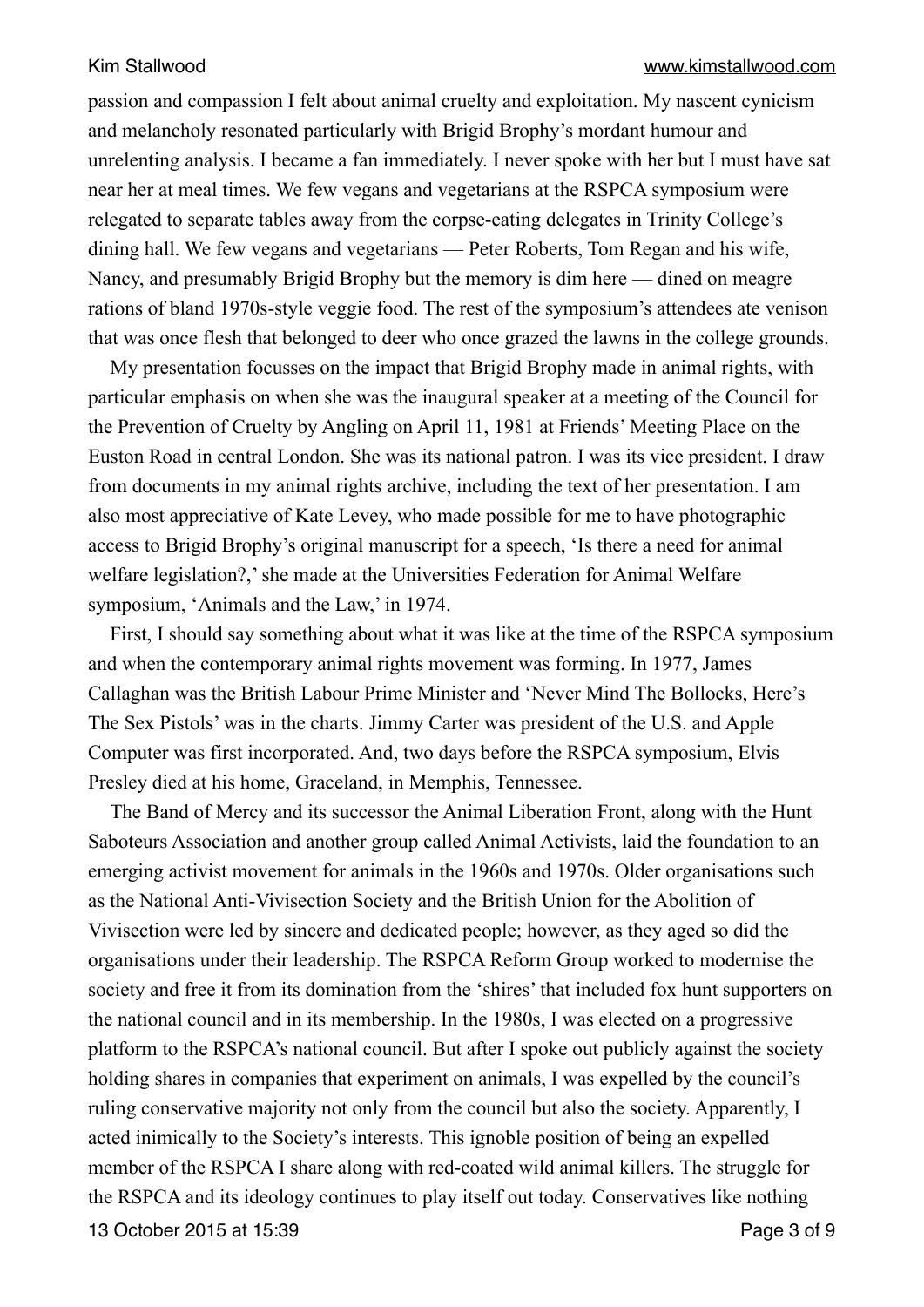better than to bear a grudge against the RSPCA, which successfully prosecuted the Heythorp Hunt in 2012 for breaking the law of the Hunting Act. The Heythorp Hunt is associated with David Cameron's parliamentary constituency of Witney. Tory MP Neil Parish, who chairs the Environment, Food and Rural Affairs Select Committee, is organising an investigation into the RSPCA to 'ensure the "right cases" are taken to court.'

Since the 1970s, opinion polls regularly showed the public overwhelmingly opposed to bloodsports. This was a time when increasing numbers of 'sabs' intervened between hunters and the wild animals they sought to kill. Also, the League Against Cruel Sports, under the leadership of Lord Houghton, became more politically sophisticated. Thus, the campaign against bloodsports increasingly attracted attention, and particularly when the League made donations to the Labour Party. For the first time, the Labour Party included in its manifesto in 1979 a commitment to legislate against hare coursing and stag hunting. Consequently, the League made two donations to the Labour Party. The first was for £50,000, which was for Labour's general election fund, and the second was for £30,000 and was restricted to publicising its commitment to animal welfare. These developments were the turning point in understanding the anti-bloodsports campaign not only as a moral crusade but also as a mainstream political issue, paving the way for the Hunting Act in 2004. Hunt opponents learnt a legal ban on hunting could only be achieved when a political party is elected to form a government with a manifesto commitment to introduce and pass anti-bloodsport legislation. The campaign to protect Britain's wildlife continues with the Conservative government's attempts to repeal the Hunting Act and neuter the RSPCA.

But what of fishing and angling? Are they not bloodsports?

Well, yes, they are; but there were reasons why neither the RSPCA nor the League would address fishing and angling as part of their anti-bloodsports campaign. Most people ate fish. Many people believe fish do not feel pain. Or, if they do, their pain is unimportant when human preferences dominate. Fishing and angling are popular pastimes, and particularly one viewed as a hobby for the working class, which meant that no Labour government would ever address. By the way, fishing is the general way to describe any method to catch fish and angling is generally a method of fishing that uses a hook attached to a fishing line and rod.

As part of my research for this presentation, I searched angling and fishing on the League's and RSPCA's websites. The League states in its FAQs that it does not have a policy on angling. 'As a charity with limited resources,' it states, 'we direct our resources where we feel we can be most effective.' Angling and fishing are on the RSPCA website in the context of how discarded fishing litter (hooks and lines) causes harm to wildlife and birds. Further, in section 5.11 of its animal welfare policy document, the RSPCA states that it 'believes current practices in angling involve the infliction of pain and suffering on fish.'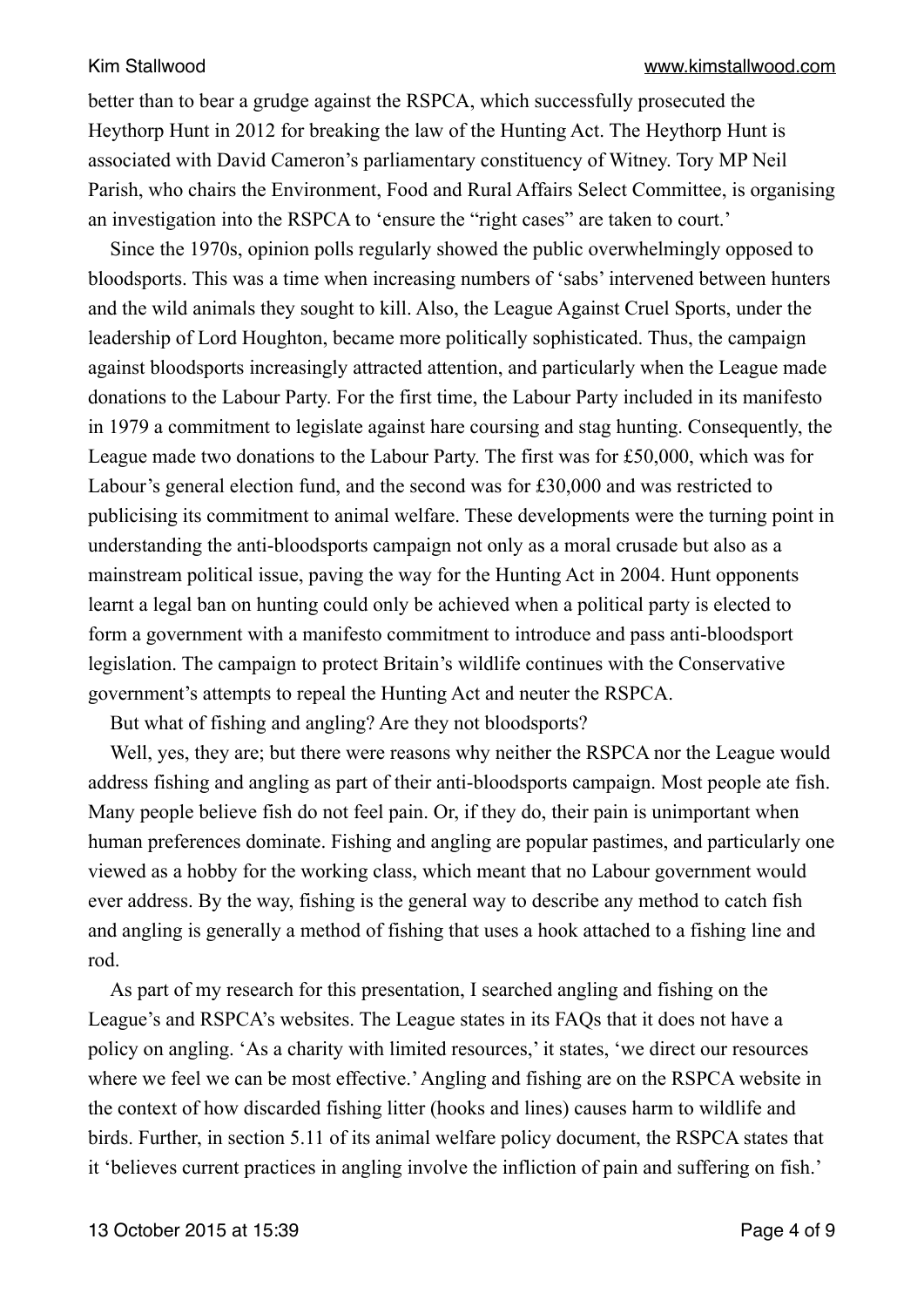In 1980, the RSPCA published the Report of the Panel of Enquiry into Shooting and Angling chaired by the distinguished zoologist, Lord Medway, the Fifth Earl of Cranbrook, which concluded that 'vertebrate animals (i.e., mammals, birds, reptiles, amphibians and fish) should be regarded as equally capable of suffering to some degree or another, without distinction between "warm-blooded" and "cold blooded" members.' (para 286) The RSPCA animal welfare policy document refers to the Medway Report as proving to its satisfaction that fish are capable of experiencing pain and suffering. Nonetheless, neither the League nor the RSPCA campaign on fishing and angling as part of its anti-bloodsports strategy from the 1970s to the present.

This is why the Council for the Prevention of Cruelty by Angling was founded in London in 1981 and why Brigid Brophy's inaugural address is interesting and important. Most people then, as they do now, do not care much about fish other than how to cook them. Fishing and angling are hugely popular hobbies. And, any effort to highlight the plight of fish by such leading anti-bloodsports as the RSPCA or the League Against Cruel Sports would be used by pro-bloodsports proponents in the public arena and political debate to make the thin end of the wedge argument: Ban hunting now and fishing will be next.

How did Brigid Brophy respond to these issues in her speech, 'A Felicitous Day for Fish,' at the inaugural CPCA meeting?

From the outset, she sought to frame the issue of fishing and angling as a 'fascist fantasy.' *Today a small group of human beings is setting itself formally and actively to dispel a specific corner of a fantasy to which our species is prone and which distorts our vision of the real world — the feudal, indeed the fascist, fantasy whereby we stamp around as the lords and bullies of everything and pretend that our most minor pleasures are so important in the scheme of things that they outweigh the entire life and outweigh the death agony of our fellow individual animals.* 

She goes on to say that this inaugural meeting means that fishing rights and, she also included, shooting rights, will be seen as 'ludicrously and tragically out of touch with reality as the idea nowadays seems to us that a person could own and buy and sell another person as a slave.'

But, she warns, 'angling poses as a sport,' which 'disgracefully manages to get its hands on a certain amount of subsidy from public funds.' She further warns that as sport is 'one of the established religions of this country,' angling becomes 'respectable.'

*We shall be told that angling is the most popular participatory sport. We must point out that the participation of the fish is involuntary.* 

'O, go on, be a sport' and 'O, don't be a spoil-sport,' she advises, will be used against CPCA and its supporters. But she reminds us that it is the 'angler who is the spoiler.' 'He despoils the fish of its health, happiness and life — of which it has only one; whereas if we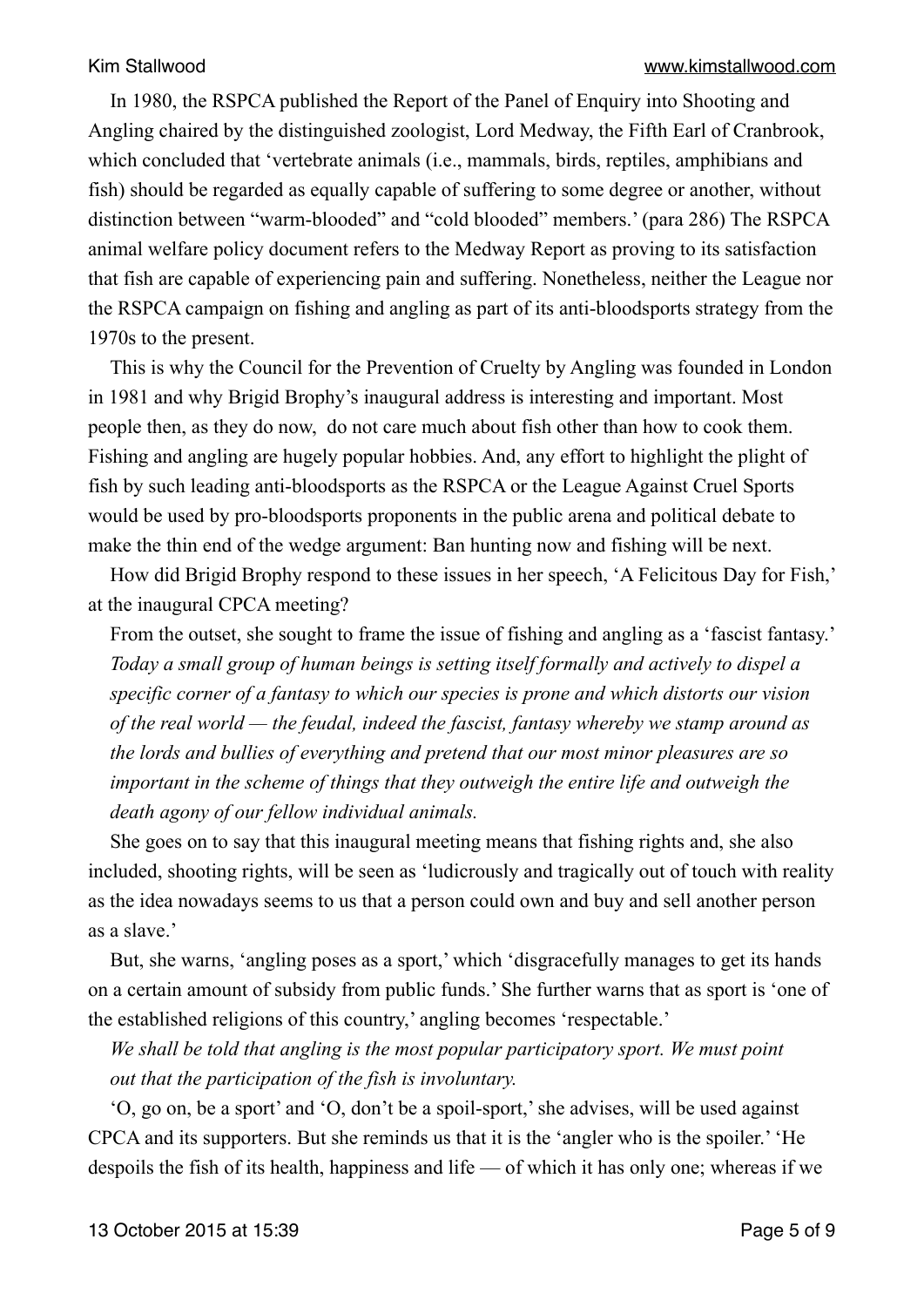succeed in spoiling the angler's sport, he has hundreds of alternative, non-injurious sports open to him.'

Then, there's the 'other established religion of this country, namely Royalty.' Some of whom are 'frenzied in their passion for taking their fellow beings' lives.'

*The British are given to confusing the Royal Family with the Holy Family, especially at Christmas time on television. No doubt some simple minded people will accuse us of blasphemy as well as lese-majeste [to offend the dignity of a reigning sovereign or against a state] when we remark that a trout does not feel deeply privileged to suffer torment and death at the hands of the Prince of Wales.* 

Drawing together her thoughts about hostile reactions to the anti-angling message in the first section of her speech, Brigid Brophy concludes by making a statement that summarises well the fundamental opposition to all calls for ending animal cruelty and exploitation.

*In fact, angling is an activity, an atrocity, that depends on the most monstrous of all class barriers, the class barrier our species has fantasised between us, on the one side, and on the other all the other animal species on the face of the earth, all of whom are, remotely or closely, our kin; and we pretend that this class barrier gives us absolute rights, rights of an absoluteness never claimed by the most arrogant feudal lord or the most grinding capitalist boss, while the rights of all the other animals are absolutely forfeit.* 

But, as she says, 'I am myself a Lefty, but I am in a sense an impartial Lefty.' *I do not feel very deep respect for my fellow Lefties' demands for social justice so long as they effectively ignore the colossal injustice of the class barrier we have put up between us and our fellow animals of other species. And equally and impartially, I do not feel much respect for the Right Wing's concern for the freedom of the individual so long as it is not prepared to defend the freedom of an individual fish to pursue his fishy life without wanton and bloody interference from humans.* 

We must expect, she says, 'facetiousness and dismissive put-downs from Left, Right and, no doubt, Centre.' 'We shall be called extremists,' she goes on to say, 'by, I presume, people who are in favour of maiming and killing moderately.' We shall be treated as 'eccentrics.' But she consoled us with knowing that 'People with the right idea always are until it becomes the general idea.'

And with typical dry wit, Brigid Brophy concluded this section of her talk by saying, *Indeed, there is only one stock reproach I can think of that probably won't be brought against us, and that is the one that says that people who care about the welfare of animals care only about the animals that are cuddly. Whatever our opponents may say about fish, I don't think they can call them cuddly.*  So, why fish?, she asks.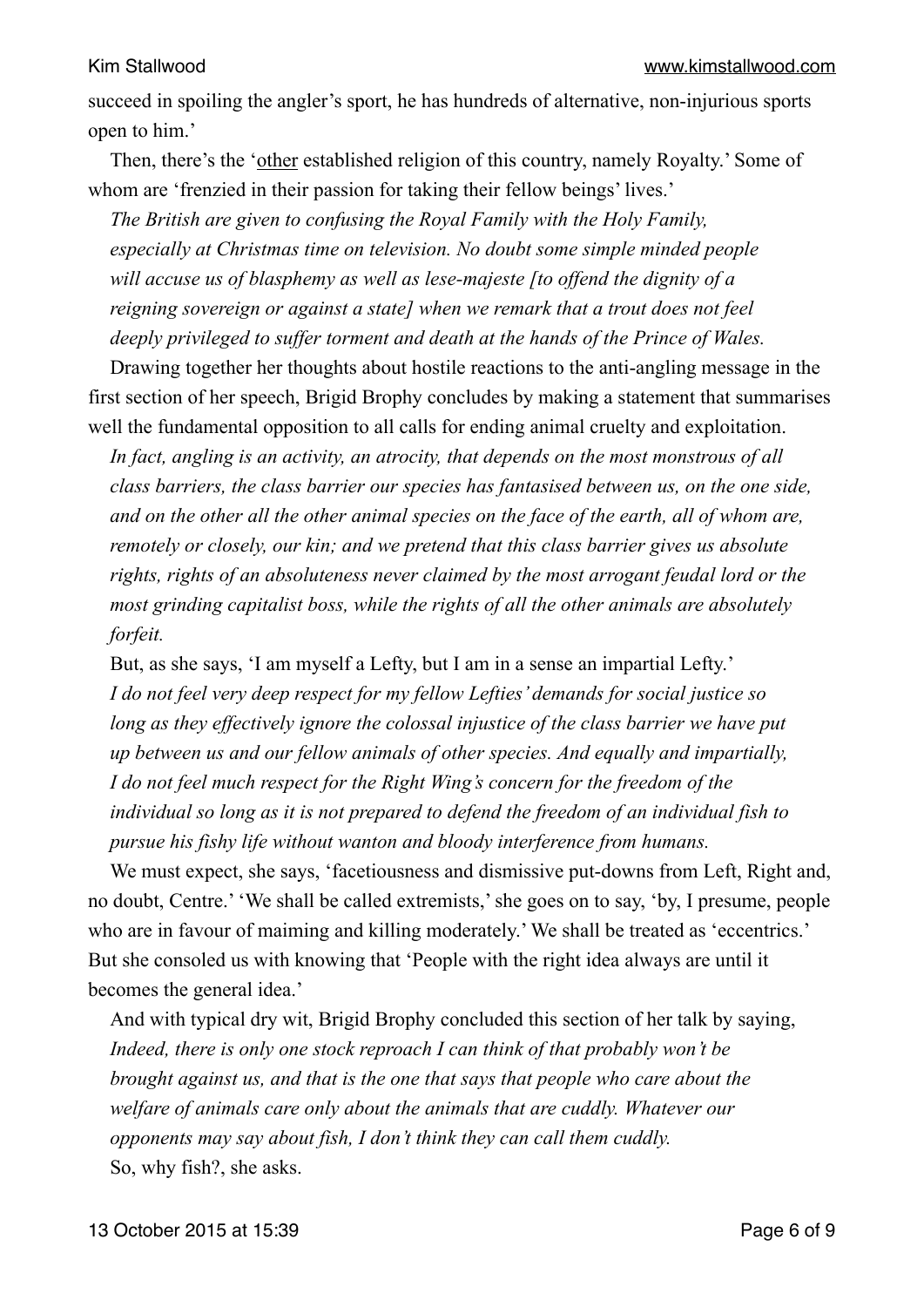She refutes the oft-put riposte of 'Don't you think that factory farming or bull-fighting is just as bad as, or even worse than, angling?' by saying

*The question is not designed to be answered. It is designed to provoke an interesting and cosy intellectual discussion, in the course of which the questioner can stifle the promptings he feels from his own conscience towards doing something about any of the atrocities he names; and it is designed to divide the now quite large and certainly growing pro animals-in-general movement.* 

Brigid Brophy goes on to make a key point about strategy for the — as she calls it growing pro animals-in-general movement.

*We need, the animals need, all the organisations that champion animals of any kind. In real life, there is no either/or. A man can, as indeed my father did, give up angling because he has come to realise that it is immoral without being obliged by some law of nature to become a factory farmer or a toreador the next day. And conversely, we can join the CPCA without forgoing our freedom to insist on free range eggs or to be, as I am and I expect many of us are, vegetarian.* 

So, Brigid Brophy warned that those of us who stand up for fish will be accused of being spoil-sports, eccentrics, not caring about more important others, and worse not only by those who kill fish for fun but also those who profit from fishing.

*And we shall be attacked also, probably more viciously, by the groups that are parasites on the popularity of angling: the makers and sellers of the instruments of torture and execution; the people who run artificial lakes and stock them with fish to serve as sitting targets for anglers; the publishers of angling magazines and books — who would have to work so much harder are they to try to sell a real book, an actual work of literature, to everyone who likes to spend a day sitting on a folding chair at the waterside; and the television programmers, to whom angling presents an opportunity to fill up air time without having to pay actors at Equity rates or screenwriters at Writers' Guild rates.* 

Rational and defiant in her views, Brigid Brophy called upon those present at the meeting in her conclusion to know that

*The opposition will probably hurt us, a bit at least, and, more dangerously I am sure it will from time to time tempt us to despair by making us think that our efforts are achieving nothing. Yet on we must, and on I do not doubt we shall go — until we or our children achieve a civilised country for humans and fish to live in on terms of reciprocal non-aggression, a country in which the only form of angling that is legal, and the only form anyone will want to participate in, is that highly skilled and vehemently competitive form where the line ends in a magnet and the fish consists of a metal attachment on a cardboard cut-out.*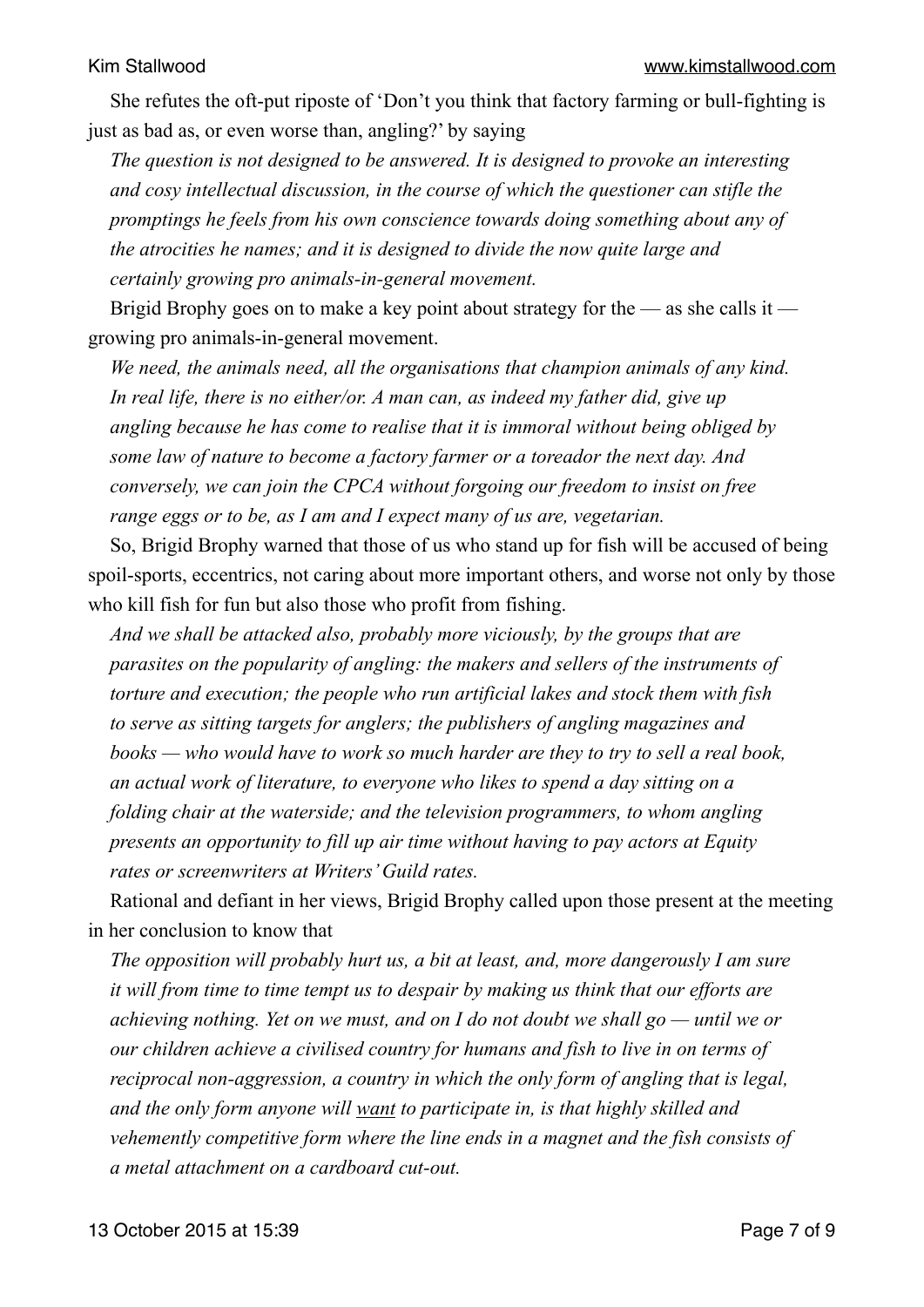In the June 1981 issue of 'Hookup,' the CPCA's newsletter, Brigid Brophy's speech was reported as holding

*held her audience spellbound [as] she put the case against angling. But it was done in her own inimitable style, with wit, imagination, intellectual brilliance that had her hearers laughing and sniffing in turn. It tugged at the heartstrings; it was in fact vintage Brophy — a speech to be savoured and returned to again and again.* 

Earlier I said CPCA's inaugural meeting with Brigid Brophy was interesting and important. This is because she

• Unequivocally opposed fishing and angling situating them alongside slavery as examples of a 'fascist fantasy'

• Placed fishing and angling into an historical context in that in years to come we will look back on them — as we now do slavery — with disbelief and embarrassment

• Explained how fishing and angling were given legitimacy as a sport, including with royal patronage

• Rejected, as an 'impartial Lefty,' left wing demands for social justice and right wing concerns for individual freedom all the while they exclude fish from the political arena

• Stressed that those who make a profit from fishing and angling will be among their most strident supporters, which reminds me of Brigid Brophy's celebrated quotation,

*Whenever people say, 'We mustn't be sentimental,' you can take it that they are about to do something cruel. And if they add, 'We must be realistic,' they mean they are going to make money from it.*

• And, finally, Brigid Brophy said to oppose fishing and angling does not require opposition to all other forms of animal exploitation although, as a vegan, she intimated that it was preferable

Two questions remain before I finish. First, what happened to the CPCA? And did Brigid Brophy's inaugural address in 1981 make a difference?

CPCA continued to campaign until 1985, when at its AGM it dissolved and reformed as the Campaign for the Abolition of Angling with similar objectives. I resigned as CPCA's vice president in July 1981, as I needed to focus on my work as the campaigns organiser at the British Union for the Abolition of Vivisection. This was a more than full-time position and I had to prioritise my animal rights advocacy. The Campaign for the Abolition of Angling launched an annual National Anti-Angling Week and released a campaign video called 'Angling — the Neglected Bloodsport.' In 2003, CAA stopped campaigning although some local groups continued. It was later revived as the Fish Protection League and in 2012 merged with The Black Fish, a European-based conservation organisation whose mission is to 'change attitudes towards our precious oceans and work to protect the unique life within them.' There are other pro-fish organisations in addition to The Black Fish, including those who campaign against marine mammal displays. The anti-Sea World campaign waged by a 13 October 2015 at 15:39 Page 8 of 9